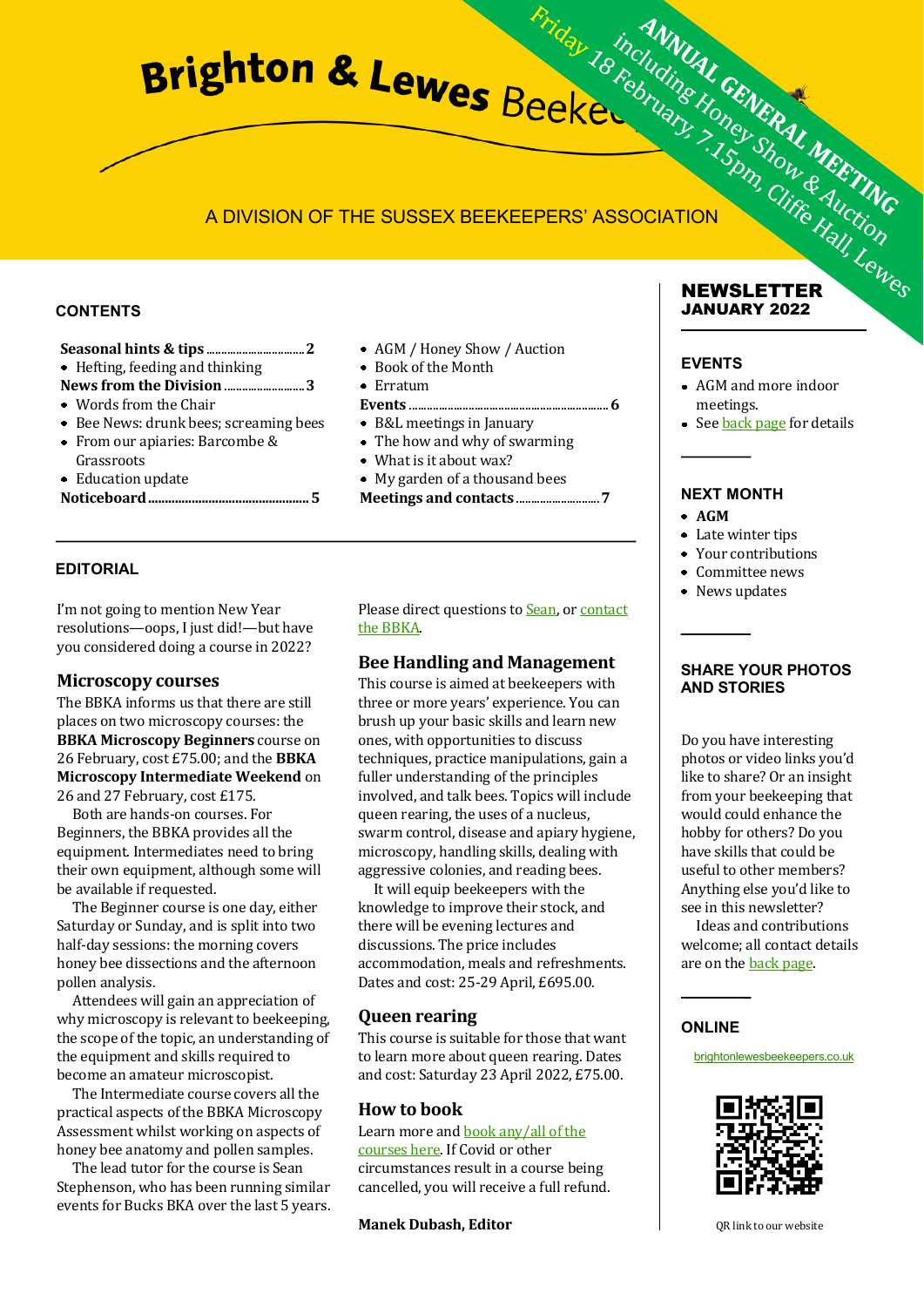## **Seasonal tips for January**

January is quiet, but just keep your bees on the right side of starvation. The National Bee Unit usually issues its reminder to check for sufficient food for the bees this month.

Hefting is important. In early winter, the hive should be nearly too heavy to lift with one hand but by now it should be feeling lighter. Is it too light? If in doubt, replace the pack of fondant directly on top of the brood frames above the cluster, ensuring the bees are directly below.



Keep your fondant moist with clingfilm, or put it in a take-away meal container

#### **Keeping them warm**

Wrap clingfilm over any exposed sides of the fondant block to keep it moist. There is also a case for putting insulation over the fondant and below the crown board. Put foam insulation, such as a 25mm or 50mm block of Ecotherm under the roof to keep the heat in. Cut the block so it just fits and wrap the edges in duct tape. This keeps it from shedding particles and helps it survive installation year after year.

Try installing a transparent glass/plastic quilt (a posh name for crown board). This allows you to check on the bees without releasing the heat they work so hard to generate. It's not a good idea to open the brood box at this time of year but to see the bees clustering is quite fascinating.

Non-beekeepers ask me if bees hibernate. To which I reply: no, they behave like penguins in the Antarctic. The cluster centre can be between 18- 32˚C with an outside temperature of 9- 14˚C. The bees generate heat by flexing their flight muscles and the cooler ones work their way into the centre and swap places with the warmer bees.

However, if the temperature of bees on the outside of the cluster falls below 9˚C, they can start to die and fall off. If this happens in any great numbers, it could alter the mass of the cluster and start a cascade event that could see the colony dying out completely.

With daytime temperatures at 10˚C or lower, the bees will only be taking cleansing flights on still, sunny days. They can store faecal matter for up to six weeks, so it's not a good idea to hang your washing out on these days.

#### **Varroa treatment**

Varroa treatment, if not already carried out, should be a top priority. The mites are uniquely vulnerable at this time of year as there's little or no brood for them to breed in.

Now is a good time to put the hives where they provide the best aspect for the bees and your management, not just the first clear space you found last summer. With the temperature so low you can move your bees without applying the 'three feet or three miles' rule because by the time the bees reemerge in the spring their internal compass will have reset.

#### **Apiary management**

Get the strimmer and hedge cutter out and carry out ground maintenance around your hives, especially if you have an out-apiary and you're fed up with wading through hip-high brambles. If we get snow, you'll need to keep hive entrances clear so the bees can conduct cleansing flights and dispose of the dead bodies. Dead bees being disposed of are, within reason, a good sign, as it shows that



Using a GasVap reduces the varroa load. **The Veiled Beekeeper**

housekeeping activity is going on and the colony is alive and well.

A hefty windstorm should prompt a quick trip to the apiary to check that the hives are still upright and on their stands. Strapping or concrete blocks should be used if they're in an exposed location. If I don't see the odd bee flying when I visit the apiary, I tend to tap the hive and put my ear against the side of the hive to check that I can still hear the buzz; I find it incredibly reassuring.

It's also a good time to look for new



Overturned beehive! The boxes were slightly misshapen, but the bees were fine.

apiary sites; with all the leaves off the trees and bushes you can see those unused corners of fields and gardens. Or if you've already identified a site, start setting it up now: don't wait until the start of the season or when there are swarms starting to emerge.

#### **In summary**

- Heft hives and feed if required
- Carry out oxalic acid treatment.
- $\bullet$ Make a plan for next season. Expansion; queen rearing; honey production.
- Order any tools and equipment you will need to carry out the plan
- Clean and repair spare boxes, frames, floors, roofs, and crown boards.
- $\bullet$ Make up frames ready to insert foundation later in the spring
- Clear new and existing apiary sites
- ۰ Make new hive stands.
- Make sure sites are secure against  $\bullet$ both people and livestock
- Look forward to a better season!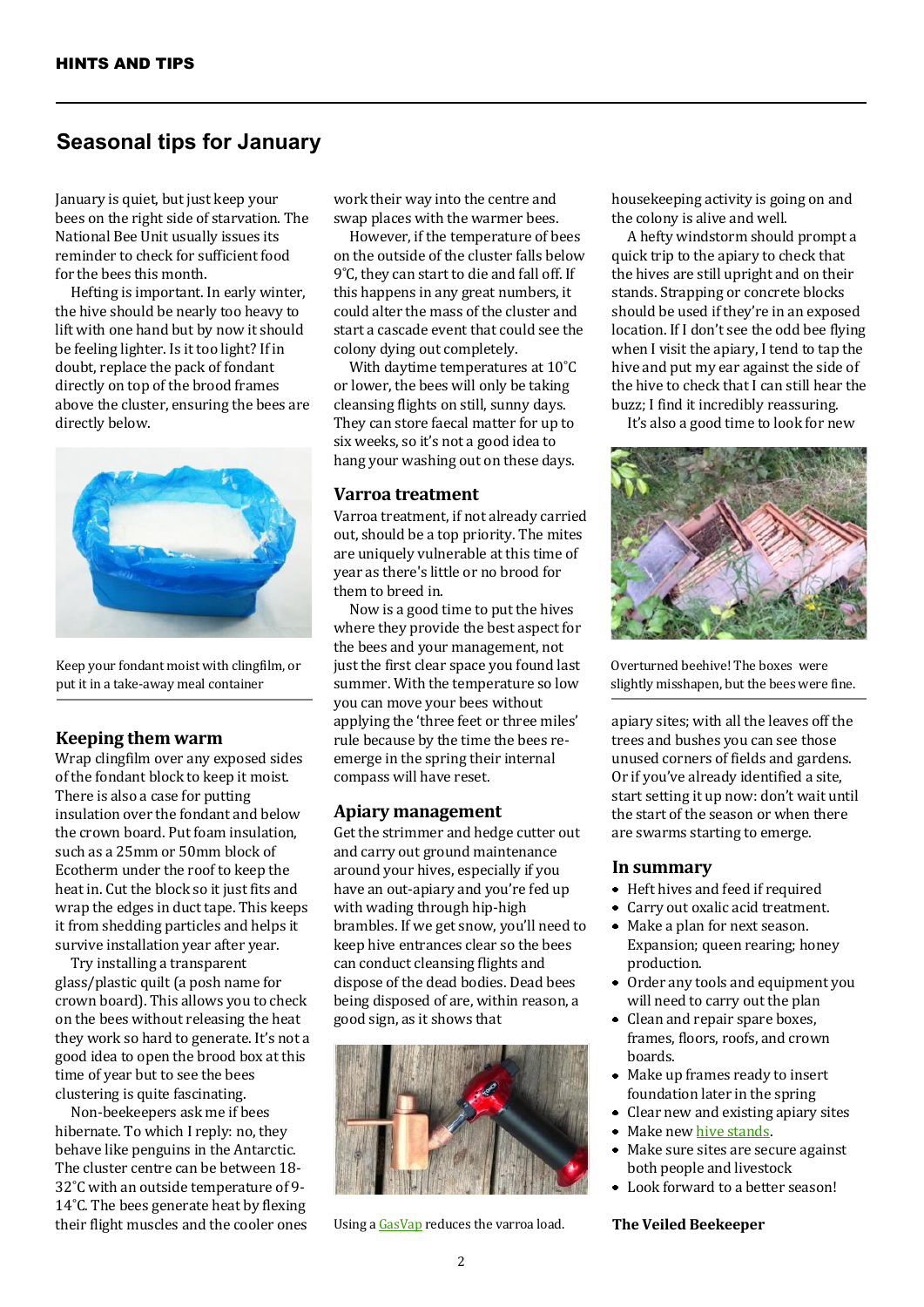

**Norman Dickinson Chairman**

## **Words from the Chair**

As mentioned in last month's report, planning for the Bee Disease Day next year has now been finalised and you will have already received an email advertising the event. As I write this, we have nearly 30 B&L members who have pre-booked. As for we did for the (cancelled) 2020 event we will be opening up the event to members of the other four SBKA Divisions.

We shall announce this at the 2022 Sussex BKA AGM, which for 2022 is being organised by B&L and will be held on 5 March at the Luxford Centre in Uckfield.

Those who attended the recent Zoom talk on 15 December were treated to a most interesting talk on Bee Houses by The Apiarist, aka David Evans. For those who are not familiar with his blog I would suggest going to his website where you will find loads of useful information.

It is encouraging to note that membership renewals are in full swing with 44 members who have renewed so far plus six new members; I look forward to many more of

you renewing in the new year. 2021 was a record year for membership with over 160 members in total, whether we will achieve that next year remains to be seen.

#### **Money, money, money**

Financially, it has been a very lean year, with no events where products of the hive could be sold, so I hope this will improve in 2022.

We have been able to provide at discounted prices frame parts and foundation, syrup, jars together with a limited supply of fondant. As Membership Secretary and Treasurer, I will be providing both membership and financial reports ahead of our AGM in February which will include a copy of the accounts for 2021.

This report is somewhat of an anomaly in that while it is the first one for the new year, you are likely to be reading it in December (with your feet up) and so on that basis, all it leaves me to do is to wish you all a very Merry Christmas and a happy and profitable beekeeping New Year.

### **Bee news**

#### **Drunk bees get the boot**

Honey bees are partial to a tipple: they will happily imbibe fermented nectar, fruit, sugar etc.

Not so good for the bees though. Like us they have accidents (flying) and find it hard to find their way home to the hive. Once home, they are not welcome and will be refused entry, attacked and even dismembered.

It is thought that drunk bees are a threat of the colony hence the harsh treatment.



#### **Honey bees make alarm screams**

A frenzied alarm signal produced by a species of Asian honey bee when giant hornets attack has been discovered. It was identified by Heather Mattila at Wellesley College, MA, USA, and her team after recording nearly 30,000 Asian honeybee (*Apis cerana*) signals as their hives were attacked by a species of giant hornet (*Vespa soror*) or a smaller hornet (*Vespa velutina*), both deadly predators.

The team found that the bees produce harsh, irregular noises that change rapidly in frequency when giant hornets arrive at the hive. The screamlike signals rally more bees to the hive entrance, where they place animal dung to deter the hornets.

The bees buzz their wings to make the signals, which have acoustic properties similar to alarm shrieks made by primates and birds, says Mattila. These sounds can convey



Giant hornets attack a honey bee hive in Vietnam. Photo: Heather Mattila/ Wellesley College

particular types of threat to other bees in the colony, which 'hear' the calls through vibrations in their legs, supporting predator-specific defences.

"I found it really disturbing. When you analyse the recordings, part of you is scared for the bees, and part of you is so excited for how unusual these sounds were," says Mattila.

#### **New Scientist**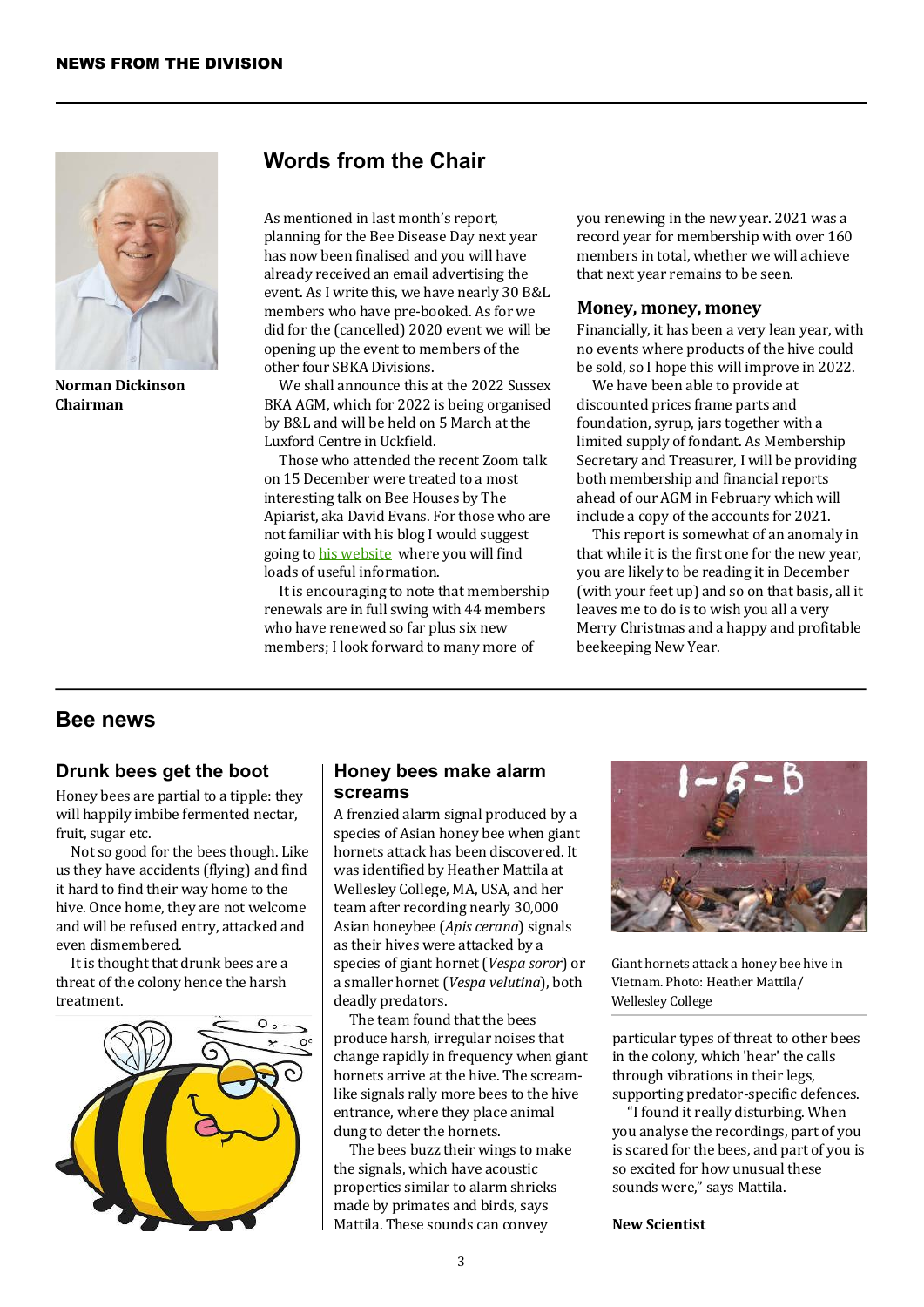## **From our apiaries: Barcombe & Grassroots**

Graham Bubloz and I have been sprucing Grassroots, with a select few: new members Jose and Felicity have joined us; Jose has trimmed the hedging. The rest of us have been cutting back and removing the weed mat that has grown on top of the weed suppressant. It is almost finished and has provided us with a lot more space for open hive meetings and storage space for Apidea and Poly nucs. Chipped wood bark is arriving to cover the exposed weed suppressant sheet, so another working party will be needed to spread that around the hives and stop the weeds from growing back.

**Jude New, Apiary manager**



## **Education: BBKA Basic Assessment course & Module 6 group progress**

Starting on June 11 2022, there will be meetings for a limited number of members, on four consecutive Saturdays. Half of the day will be at an apiary either Hove or Grassroots and half a day theory at The Barn, Westdene Green, Dene Vale, Brighton BN1 5ED, followed by an assessment at the beginning of July 2022. This is a practical assessment, some reading and talking in the lead up and no written exam at the end.

#### **Requirements and process**

If you have been keeping bees for at least a year, aged from 18 or over, a local friendly Master Beekeeper will coach and assess your skill at the end of the four-day course.

He/she will then award a grade which becomes a BBKA official certificate presented to you at one of our winter meetings by our Division Secretary.

You may be surprised what snippets you learn, the information you pick up informally while drinking a coffee, or you may already feel confident in your beekeeping skill. This could be the next step you have been looking for.

We will meet to work through the nationally recognised syllabus

provided by BBKA. We will provide talks from experienced B&L members. These will cover topics such as the life cycle of the honey bee, planting for the best pollen and nectar sources, the beekeeping year, 'reading the comb,' looking at disease and deciding what options are available to control, what we see.

We will 'kit up' in clean bee suits/ jackets and Wellingtons, light a smoker, open hives and handle bees at one of our out apiaries either at Hove or Grassroots, which is on the borders of Hassocks and Burgess Hill.

#### **What they said last time**

Last season's course members said that they enjoyed spending time with like-minded people, and could talk about bees, equipment and processes without getting that 'glazed-over look'. Some said that they were satisfied that they could load and light a smoker, which would burn for a whole hive inspection, while others said they felt better equipped to identify disease in their colony.

#### **Should you take the course?**

Some out-apiary sites require beekeepers to show their competency, by producing a BBKA Basic Assessment Certificate. Whatever the goal this fourday course will boost your confidence in your bee keeping and provide you with a gateway to further study with the BBKA, of your favourite insect, the honey bee! Afterwards you can join a module study group to maintain that warm fuzzy bee feeling!

For information on any of the training or assessment courses please contact me.

#### **Module 6 group progress**

The four members taking the BBKA Module 6 (Bee Behaviour) course have submitted their first test paper for marking by the online tutor.

Their next meeting will be on 17 January to talk about paper 2.

It is not too late to join. There is a share of the cost of the online tutor to pay immediately and if you would like to enter for the exam in November 2022 the decision needs to be made by the end of January 2022 and a registration fee paid for the exam; this payable to the BBKA. Please contact me for more information—all contact details are on the back page.

**Jude New, Training Co-ordinator**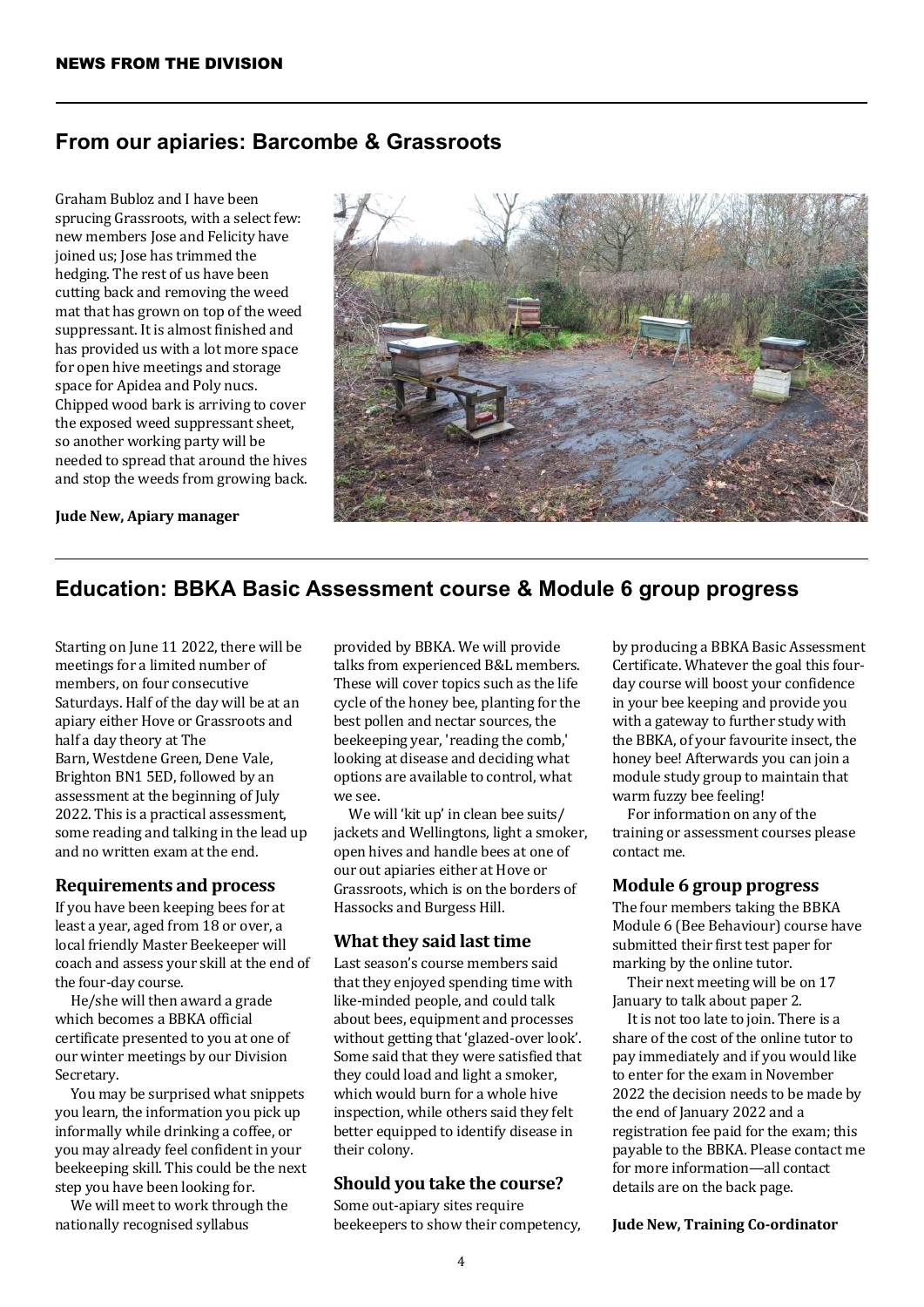

Honey Show +

**Annual General Meeting of Brighton and Lewes Beekeepers** 

**Fri 18 February** 

## **B&L vacancies: volunteers required**

Two key members of our Committee will be resigning as of the next AGM in February 2022. Volunteers are required.

#### **Chairman**

**Norman Dickinson**, who took over the Chair last year and has steered us smoothly through troubled waters, said he would only do so for a year.

#### **Secretary**

**Hilary Osman**, a Committee stalwart has done a sterling job as Secretary, managing correspondence, assembling the minutes and agenda, and lots besides for the last seven years, but she now wants and deserves to spend more time with her bees.

So B&L will be looking for two key officers from February 2022. If would like know more about what the jobs entail, see Hilary's column in the July 2021 issue.

#### **Mentors**

Helping new beekeepers is what we're all about. We still have members who need mentors, which can be done over the phone.

Please let Hilary know if you can help (details on [back page\).](#page-6-0)

## **Adam wants your honey**



If you have a honey surplus, Adam Strawson of Aecre Honey will buy it from you at 'above market price'.

Adam supplies discounted syrup and fondant which we have passed on. Contact Adam here or 01273 974120.

## **B&L Facebook group**

If you need help, want to keep up to date with events, to learn from other beekeepers, or would like to offer advice, please jump in! The water's warm and the atmosphere friendly. And most of the members are here.

To join, log into Facebook and search for **B&L Beekeeping Division**, or follow this link.

Members only admitted.

## **Erratum**

I got it wrong last month (December 2021) when I described Harold Cloutt as Chairman of Sussex Beekeepers Association. He is in fact Treasurer of SBKA. My apologies to Harold.

## **Book of the Month**



This month's book, Plants and Beekeeping, was first published in 1945 and reissued in 1979. It is as relevant today as when it was first written, detailing those plants of particular benefit to the honey bee.

A few things give its age away, like comments about the numbers of insects stuck to your windscreen after a car journey—that doesn't happen much any more—but on the whole, it's a valuable book if you want to know which are the best flowers, trees and shrubs to have near your apiary.

It starts with explaining very clearly the role of pollen and nectar and where they are found in the plant and continues with an extensive section on different plants.

I have always been passionate about plants and wild flowers in particular but if you are not sure about some of the names, read it in conjunction with an Ident guide or Google. There are some I have added to my wish list for when I win the lottery and can plant my own apiary like the Japanese Lime which Dr Howes says "hum with bees year after year".

Just a returnable £5 deposit to pay. My contact details are on the back page.

**Barbara Summerfield, Librarian**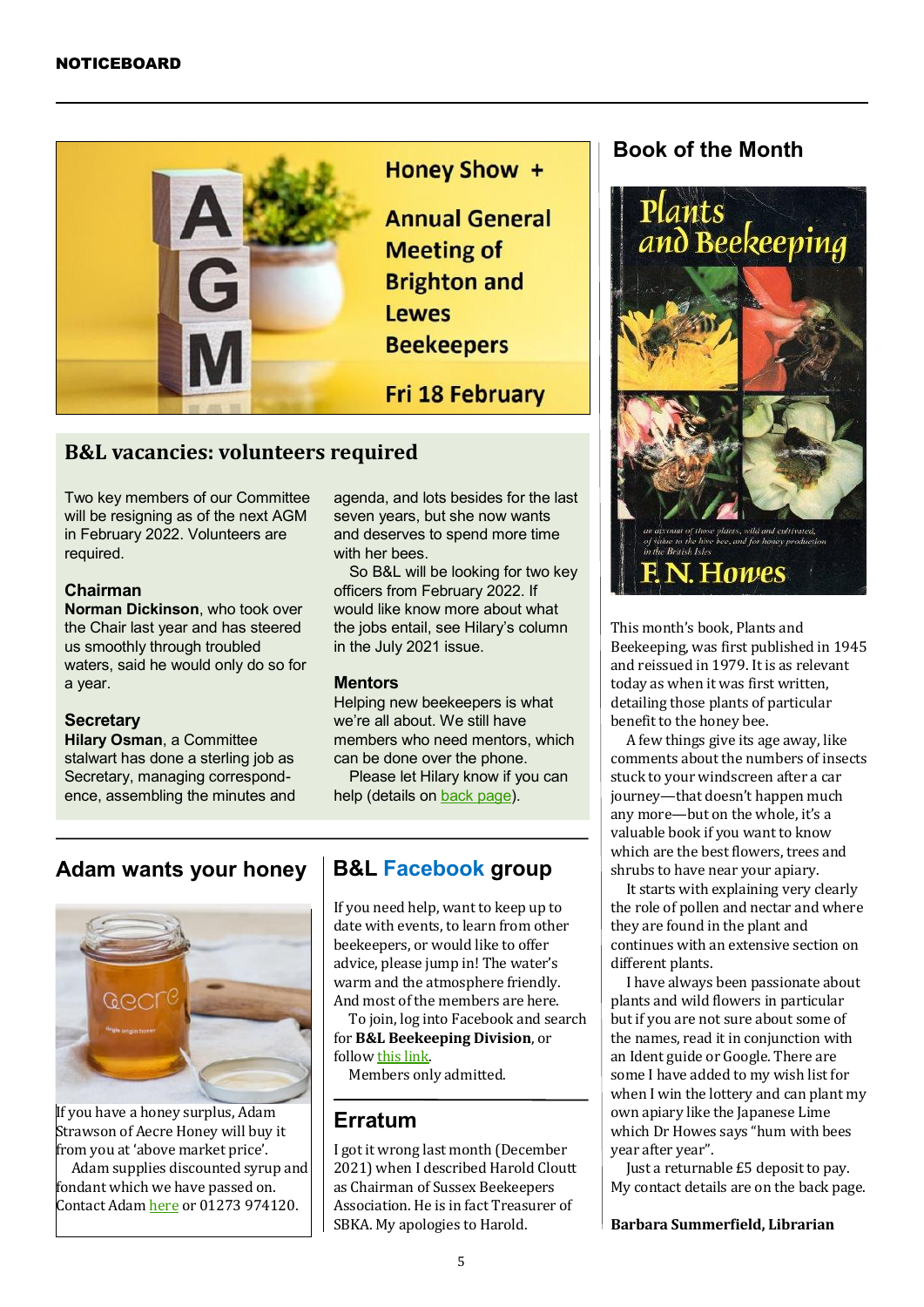## **Brighton & Lewes Beekeepers Annual General Meeting**

#### **Friday 18 February 2022, Cliffe Hall, 19.30**

The Annual General Meeting is the most important meeting of the year and, if you can make it, it may be the first you've attended for over a year. Welcome!

As well as conducting the necessary business of electing officers and committee members, the AGM will include as usual our Honey Show and equipment auction.

We hope to see you there!

## **Queen rearing & bee improvement**



**Friday 21 January 2022, Cliffe Hall, 19.30.**  Before the AGM, we have another physical meeting, featuring a talk by wellknown local beekeeper Roger Patterson on queen rearing and bee improvement. This is a topic close to our

hearts at the moment, since in 2021 we set up a queen rearing and bee improvement group, spearheaded by Training Co-ordinator Jude New.

So if you had thoughts about or wondered if you could get into queen rearing, check out Roger's talk.

And training co-ordinator Jude New is still looking to recruit new members to her queen rearing group… Her contact details are on [the back page.](#page-6-0)

#### **Bee Chats**

None planned at present—but watch this space!

## **The honeybee swarm: reproduction at the colony level**

#### **Wednesday 12 January 2022, 19.00, online**



Most people are aware of reproduction at the individual honey bee level: queens produce the other bees in the nest. Yet colonies also reproduce: that's what swarming is.

Bee scientist Dr. Jamie Ellis will discuss bee behaviour before and during swarms and place this within the larger context of a colony's biology.

Jamie is the Gahan Endowed Professor of Entomology in the Department of Entomology and Nematology at the Uni. of Florida. Jamie and team run 30+ research projects in the fields of honey bee husbandry, conservation and ecology, and integrated crop pollination.

He and his team at the University of Florida also host an informative and fun podcast Two Bees in a Podcast. Register here.

## **Wax production & replacing old comb**

#### **Tuesday 18 January 2022, 19.30, online**



This talk by Master Beekeeper Marin Anastasov covers the process of wax secretion by the honey bee, the nutrients bees need for its production, and some of its properties that make it perfect for storage of honey and brood rearing. We will also discover how much and what nutrients the bees require to

produce wax, as well as some of the important physical and chemical properties of beeswax.

As beekeepers, we need to ensure we replace the comb in our colonies on regular basis and we will also look at the different techniques for replacing comb, methods of melting wax, management of wax moth and comb sterilisation.

Marin started beekeeping in his teens and developed his skills while studying for his BSc in Animal Science in Bulgaria. He then completed an MSc in Organic Farming at Aberdeen University. He is passionate about sustainable food production and his entire working career has been in organic food and farming.

He now manages 30 colonies in Gloucestershire, and is an assessor for the Basic, General Husbandry and Advanced Husbandry certificates.

Register here.

## **My garden of a thousand bees**

#### **Wednesday 26 January 2022, 19.00, online**



How an award winning wildlife film maker spent the pandemic filming the wild bees in his small urban garden in Bristol. Wildlife film maker Martin Dohrn has spent a decade studying the wild bees in his

garden. But it wasn't until the first lockdown of the pandemic that he felt confident enough to actually make a film about them. Martin set out to try and record the most interesting behaviour he could find in his tiny urban garden.

Despite these ten years of observations, Martin was astounded over and again by what he filmed, and by how the bees reacted to being watched. He became quite beeobsessed and even developed relationships with individual bees.

Of the sixty or so species in Martin's garden, he managed to find a place in the film for about thirty of them. From the largest bumble bee queens to the tiny scissor bees, Martin recorded fascinating differences in behavior that set the many species apart.

The film 'My Garden of a Thousand bees' has so far aired only on PBS in the United States but Martin is in discussions to show the documentary on our screens in 2022. Register here.

6